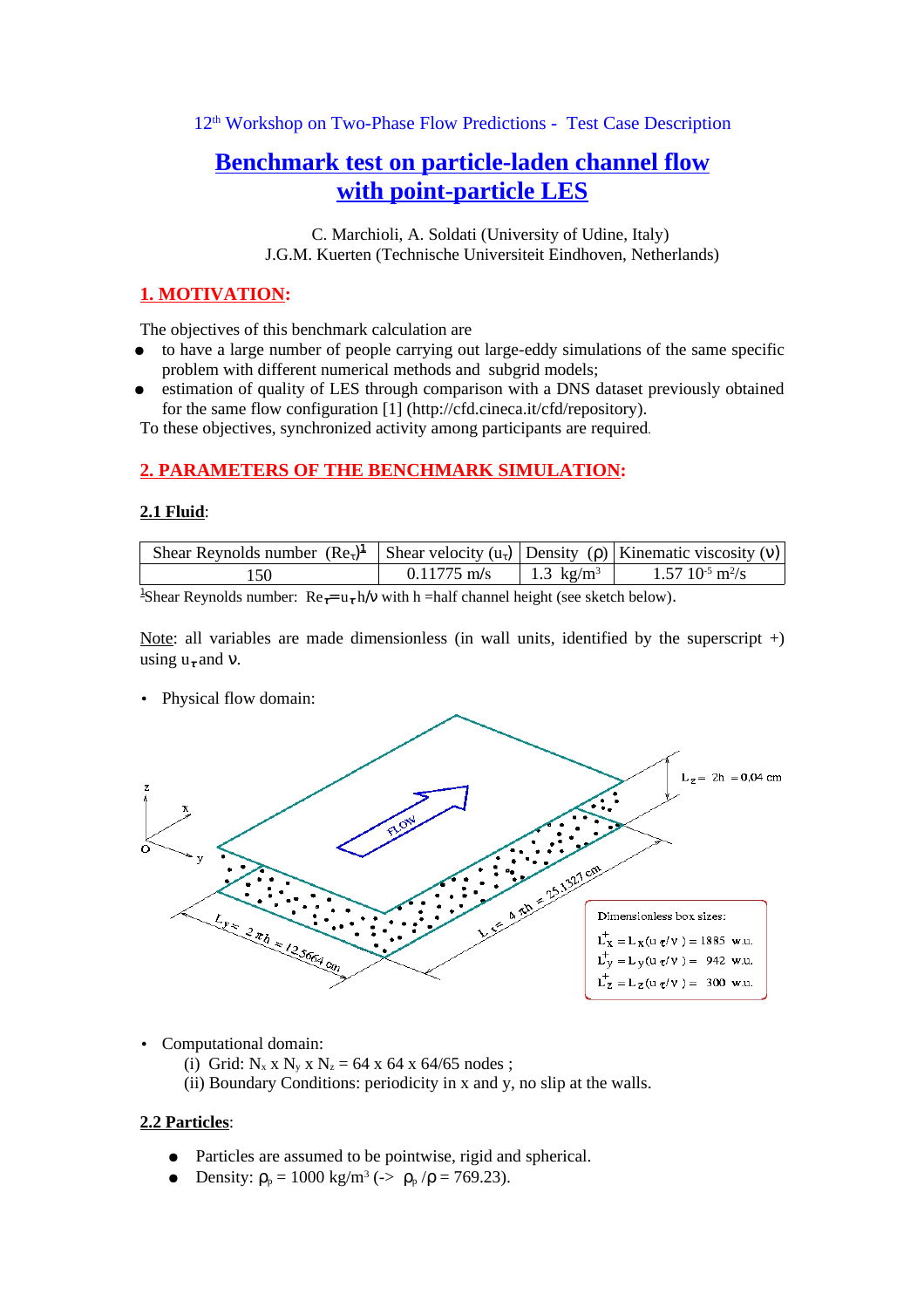- One-way coupling between fluid and particles.
- Only drag force in the particle motion equations.
- No SGS model in the particle motion equation.
- Initial conditions for Lagrangian particle tracking: tracking is started in the fullydeveloped statistically-stationary fluid flow regime. Initially, particles are homogeneously distributed over the entire computational domain.
- Boundary conditions for particles: elastic collisions at the wall, periodic conditions in the streamwise and spanwise direction.

|                 | Dimensionless Stokes Number of tracked | Average volume            | Average mass fraction     |
|-----------------|----------------------------------------|---------------------------|---------------------------|
| number $(St)^2$ | particles (Np)                         | fraction ( $\Phi$ )       | $\Phi$                    |
|                 | >100000                                | $>$ 3.52 10 <sup>-8</sup> | $>$ 2.35 10 <sup>-4</sup> |
|                 | >100000                                | $>$ 3.93 10 <sup>-6</sup> | $>$ 3.02 10 <sup>-3</sup> |
|                 | >100000                                | $>$ 4.40 10 <sup>-5</sup> | $>$ 3.38 10 <sup>-2</sup> |

<sup>2</sup> Stokes number: St =  $\tau_{p}$  /  $\tau_{f}$  with  $\tau_{f} = u^{2} \tau / v$ .

## **3. GUIDELINES FOR PARTICIPANTS:**

## **3.1 Simulations**

Participants asked to fulfill the following steps:

- Reproduce **coarse DNS** of particle-laden turbulent channel flow using the parameters provided in Section 2 (no SGS model in the fluid flow equations).
- Reproduce **LES** of particle-laden turbulent channel flow using the parameters provided in Section 2. Use an eddy-viscosity SGS model for the fluid equations (either the Smagorinsky model with wall damping or a variant of the dynamic eddyviscosity model).
- For particle tracking in simulations at steps 1 and 2 both tri-linear and a higher order interpolation should be used.

## **3.2 Required quantities**

In order to be able to compare the results at least the following quantities should be provided. All quantities should be given in wall units and for particle concentration scaled with the initial particle concentration and all quantities should be averaged over sufficiently long time.

- Mean, root mean square, skewness and flatness of all fluid velocity components, fluid Reynolds stresses. *Do not include subgrid contributions to these fluid properties!*
- Mean relative velocity in the wall-normal direction. This quantity is stationary after a small initial transient in the DNS.
- Mean, root mean square, skewness and flatness of all particle velocity components, particle Reynolds stresses.
- Mean, root mean square, skewness and flatness of fluid velocity components at the particle location, particle Reynolds stresses.
- Average particle concentration in the steady state. Particle concentrations should be given for a hyperbolic tangent bin distribution. The dividing points of the bins are given by:

 $x_j = Re_\tau \left[ \tanh(\Delta(j_{max} - j)/j_{max}) / \tanh(\Delta) \right]$ 

for  $j = 0, 1, \ldots, j_{max}$ , where  $x_0$  is the point on the wall and  $x_{i max}$  is the point at the center of the channel. Set  $j_{max} = 96$  and  $\Delta = 1.7$ .

Note: fluid and particle velocity statistics can be given on an arbitrary division of points.